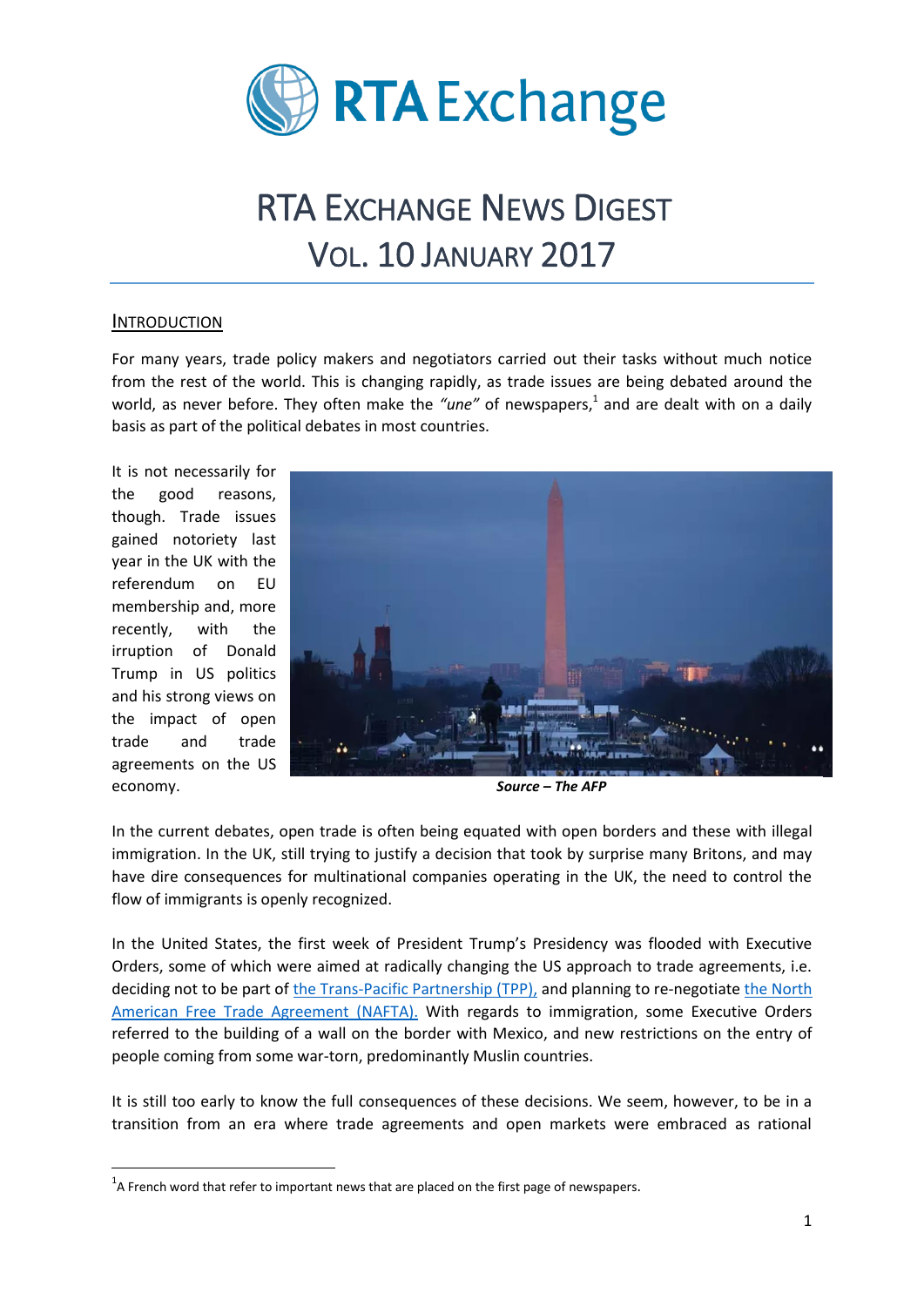policies to build a better, more prosperous and equitable world, to one where trade relations are looked at with suspicion and ready to be set aside.

As Phillip Steven wrote in the Financial Times President Trump decisions cannot be ignored. The US is the world's sole superpower. Its role as the linchpin of the geopolitical order cannot be wished away. Washington is the reference point for everyone else's foreign policy and a first take from friendly foreign ministries is that Mr Trump's [economic nationalism](https://www.ft.com/content/59d1a53e-b71a-11e6-961e-a1acd97f622d) threatens to fracture the open international trade system.



Referring to Prime Minister Theresa May relationship with the new US president, Mr. Steven sees her travels to [Washington](https://www.ft.com/content/d70192aa-e251-11e6-8405-9e5580d6e5fb) carryi ng the hope, if not the conviction, that President Trump does not really mean it when he tramples on the principles and values that

*Source - Getty Images, Mrs. May and Mr. Trump in the White House*

[have underpinned post-war US leadership.](https://www.ft.com/content/e40697d4-e2e7-11e6-9645-c9357a75844a?desktop=true&segmentId=7c8f09b9-9b61-4fbb-9430-9208a9e233c8) In his view, "Britain's decision to leave the EU blows up the European pillar of its foreign policy, and Mrs. May cannot afford to see the US pillar collapse into the Atlantic".

In the United States, President Trump reiterated in his [inauguration speech](http://www.cnn.com/2017/01/20/politics/trump-inaugural-address/) the views he held during the elections, that the US had succeeded only in making foreign countries rich at the expense of its own citizens, while its own wealth and confidence had dissipated over the horizon. Now it was time to put America first, the president said, declaring that the bedrock of the country's politics would be ["total allegiance to the United States of America".](https://www.ft.com/content/55c25f58-df31-11e6-9d7c-be108f1c1dce?desktop=true&segmentId=7c8f09b9-9b61-4fbb-9430-9208a9e233c8)

Mr Trump's "America first" mantra marks a stark break from the US post-war role as the standardbearer of liberal democracy across the world and the centrepiece of the Western alliance. It sends a negative message to America's traditional European and Asian allies at a time when populism is on the rise.

To these issues we revert more extensively in the following sections of this RTAs News Digest, which focus, specifically, on the possible "new" direction of US trade policy, the dilemmas facing the UK with its Brexit initiative, and the future of NAFTA under a critical period of US and Mexico bilateral relations.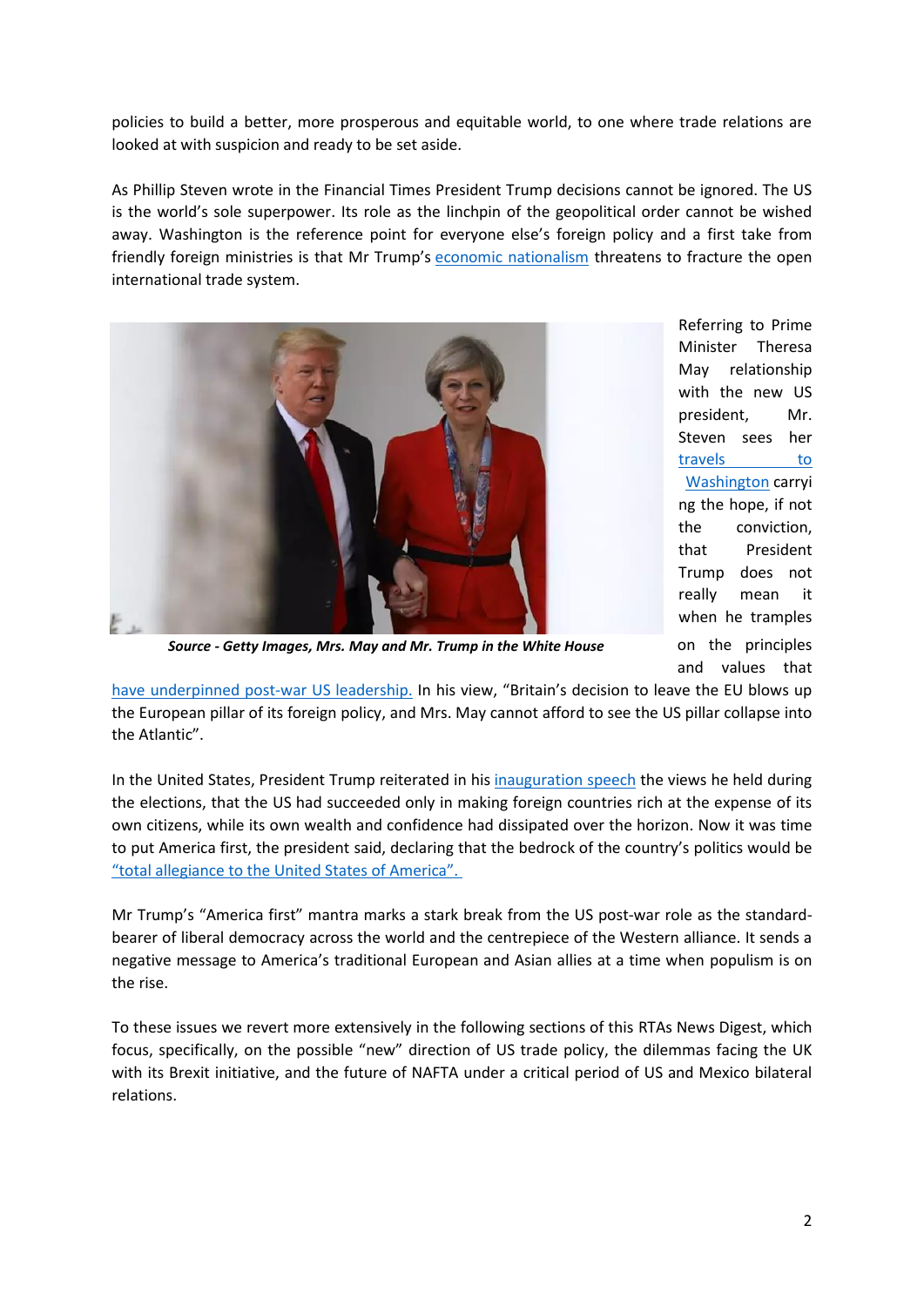## TOWARDS AN "AMERICA FIRST" TRADE POLICY?

"From this day forward, a new vision will govern our land. From this day forward, it's going to be only America first, America first." With these few words, included in his inaugural speech, Donald Trump resumed what is expected [to be the focus of his presidency.](https://www.nytimes.com/interactive/2017/01/20/us/politics/donald-trump-inauguration-speech-transcript.html?emc=edit_ta_20170120&nl=top-stories&nlid=59885640&ref=cta&_r=0https://www.nytimes.com/interactive/2017/01/20/us/politics/donald-trump-inauguration-speech-transcript.html?emc=edit_ta_20170120&nl=top-stories&nlid=59885640&ref=cta&_r=0) The implications for US trade policy, including RTA agreements are clear, and they should come as no surprise, as he repeatedly referred to them during the electoral campaign.

During President Trump's first full day in office, he signed an Executive Order formally ending the United States' [participation in the TTP.](https://www.washingtonpost.com/news/wonk/wp/2017/01/23/president-trump-signs-order-to-withdraw-from-transpacific-partnership/?utm_term=.64bc6a6de409) As indicated by The Washington Post this decision served to signal that Trump's tough talk on trade during the campaign will be carried over to the new administration.

The move was President Trump's [first major trade policy action.](https://www.ft.com/content/1dc6a021-d1e8-379b-a08b-3cfb6e2fb1ca) President Trump took further measures by vowing to renegotiate the NAFTA, and declaring that ["If our partners refuse a](https://www.whitehouse.gov/trade-deals-working-all-americans)  [renegotiation that gives American workers a fair deal, then \(he\) will give notice of the US](https://www.whitehouse.gov/trade-deals-working-all-americans)' intent to [withdraw from NAFTA.](https://www.whitehouse.gov/trade-deals-working-all-americans)"

This sends a clear signal that President Trump will make trade protectionism [a central part of](https://www.ft.com/content/cc7742a4-e17e-11e6-8405-9e5580d6e5fb?desktop=true&segmentId=7c8f09b9-9b61-4fbb-9430-9208a9e233c8)  [US economic policy.](https://www.ft.com/content/cc7742a4-e17e-11e6-8405-9e5580d6e5fb?desktop=true&segmentId=7c8f09b9-9b61-4fbb-9430-9208a9e233c8) As reported by the Financial Times, his signing of the TPP related Executive Order came shortly after he warned a group of American business executives that he would place a "very major" border tax on companies that moved production overseas and export products back into the US.



*Source – The AFP*

Two days after these decisions were taken. President Trump signed another Executive Order calling for [the construction](https://www.nytimes.com/2017/01/25/us/politics/refugees-immigrants-wall-trump.html?emc=edit_th_20170126&nl=todaysheadlines&nlid=59885640&_r=0) of a border wall with Mexico. Although Congress would have to appropriate new funds for its [construction,](https://www.nytimes.com/2017/01/25/us/politics/refugees-immigrants-wall-trump.html?emc=edit_th_20170126&nl=todaysheadlines&nlid=59885640&_r=0) which some have estimated would cost tens of billions of dollars; President Trump directed federal agencies to use existing funds to start the wall.

These decisions immediately dre[w strong responses.](http://www.bbc.com/news/world-us-canada-38760671) As was to be expected, they prompted Mexican President Enrique Peña Nieto to cancel his plans [to visit the White House later this month,](https://www.nytimes.com/2017/01/26/world/mexicos-president-cancels-meeting-with-trump-over-wall.html?emc=edit_na_20170126&nl=breaking-news&nlid=59885640&ref=headline&_r=0) and in a video message delivered shortly after President Trump announced his actions on the wall, the Mexican President said that future steps would be taken [in consultation with the country's](https://www.nytimes.com/2017/01/25/world/americas/trump-mexico-border-wall.html?hp&action=click&pgtype=Homepage&clickSource=story-heading&module=b-lede-package-region®ion=top-news&WT.nav=top-news)  [lawmakers.](https://www.nytimes.com/2017/01/25/world/americas/trump-mexico-border-wall.html?hp&action=click&pgtype=Homepage&clickSource=story-heading&module=b-lede-package-region®ion=top-news&WT.nav=top-news) "I regret and condemn the US decision to continue with the construction of a wall that, for years now, far from uniting us, divides us," he said.

Former USTR Mike Froman, a strong proponent of the TPP, told the Financial Times that President Trump's vow to abandon the TPP deal risked driving more [US allies into China's embrace,](https://www.ft.com/content/1c4dcd34-d6f8-11e6-944b-e7eb37a6aa8e?desktop=true&segmentId=7c8f09b9-9b61-4fbb-9430-9208a9e233c8) and would also amount to the US forgoing its place as a Pacific power.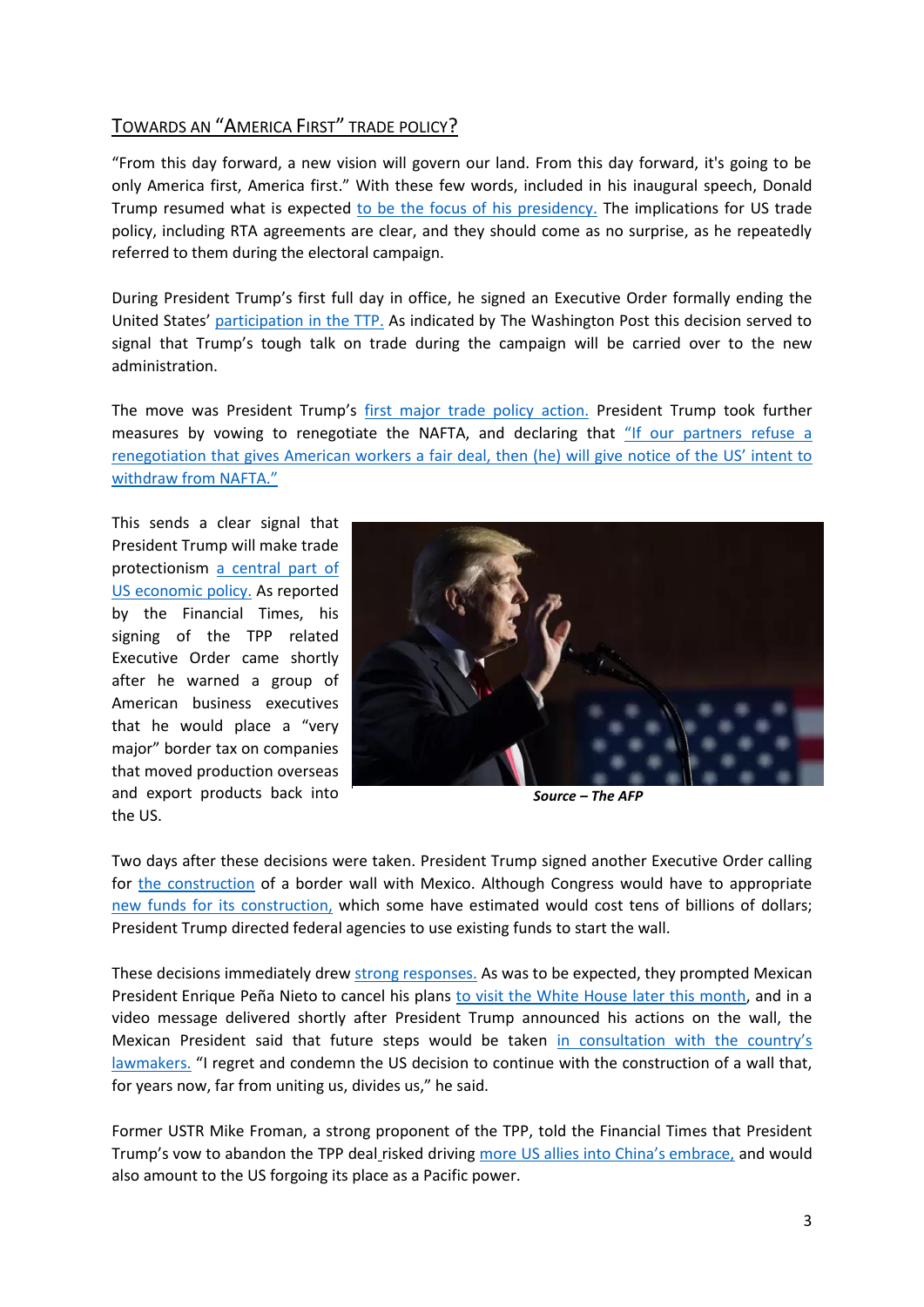On the other hand, while opening fire against the TPP and NAFTA, President Trump is promising the rapid conclusion of a trade agreement with the UK to help the government of Theresa May make Brexit a "great success". "We're going to work very hard to get it done quickly and done properly. Good for both sides," President Trump told The Times and Germany's Bild in an interview published in late January.

This will not be that easy, though. Still a member of the EU, the UK is technically not allowed to negotiate a trade agreement with another country. But the bigger question is just what the nittygritty details of the UK's future economic links with Europe will be. What's more, the United States is nearly four years into its own negotiation with the EU over the TTIP agreement on which President Trump has been rather silent.

In the words of Senator John McCain, the ultimate impact of Donald Trump's announced intention to withdraw the United States from the TPP trade deal is yet to be seen. But it is likely to be viewed by leaders across the region as a sign of America's retreat from [the responsibilities of world leadership.](https://www.ft.com/content/d1d4af52-baff-11e6-8b45-b8b81dd5d080) More importantly, the agreement was designed as a model for future trade agreements by focusing on non-tariff barriers to trade, pursuing regulatory reform in areas such as intellectual property, labour and environment laws, and limiting government support for state-owned companies.

### BREXIT MEANS…LEAVING THE EU SINGLE MARKET

Oxford Professor Timothy Garton Ash started a recent article in The New York Review of Books in a hypothetical mood. "Had I been cryogenically frozen in January 2005, he said, I would have gone to my provisional rest as a happy European. With the enlargement of the EU to include many post-Communist democracies, the 1989 "return to Europe" dream of my Central European friends was coming true. It was amazing [to travel without hindrance from one end of the continent to another,](http://www.nybooks.com/articles/2017/01/19/is-europe-disintegrating/?utm_medium=email&utm_campaign=NYR%20revolt%20of%20white%20Europe%20Rastafari%20Sessions&utm_content=NYR%20revolt%20of%20white%20Europe%20Rastafari%20Sessions+CID_7c5183cfaba1e54998f789965de13bc8&utm_source=Newsletter&utm_term=Is%20Europe%20Disintegrating) with no border controls and with a single currency in your pocket.

"Cryogenically reanimated in January 2017", he continued, "I would immediately have died again from shock. For now there is crisis and disintegration wherever I look: the Eurozone is chronically dysfunctional. There is no European constitution and the glorious freedom of movement for young Poles and other Central and Eastern Europeans has now contributed substantially to a shocking referendum vote by my own country, Britain, to leave the EU altogether."

"Brexit means Brexit" said repeatedly UK Prime Minister Theresa May since taking the oath of office more than six months ago. How to go about it, however[, remained mostly undefined.](http://www.economist.com/news/leaders/21713837-after-six-months-what-new-prime-minister-stands-still-unclearperhaps-even?cid1=cust/ednew/n/bl/n/2017015n/owned/n/n/nwl/n/n/E/8532313/n) Prime Minister May had seemed indecisive and ambiguous about how this might be achieved.

That changed with her Brexit speech on 17 January, when she [made clear](https://www.nytimes.com/2017/01/17/world/europe/brexit-theresa-may-uk-eu.html) that Britain intends to leave the single market, the central feature of the European Union historic effort to eliminate all barriers to trade across the union and to uphold the free movement of goods, services, capital and — the one Britain could not swallow — people.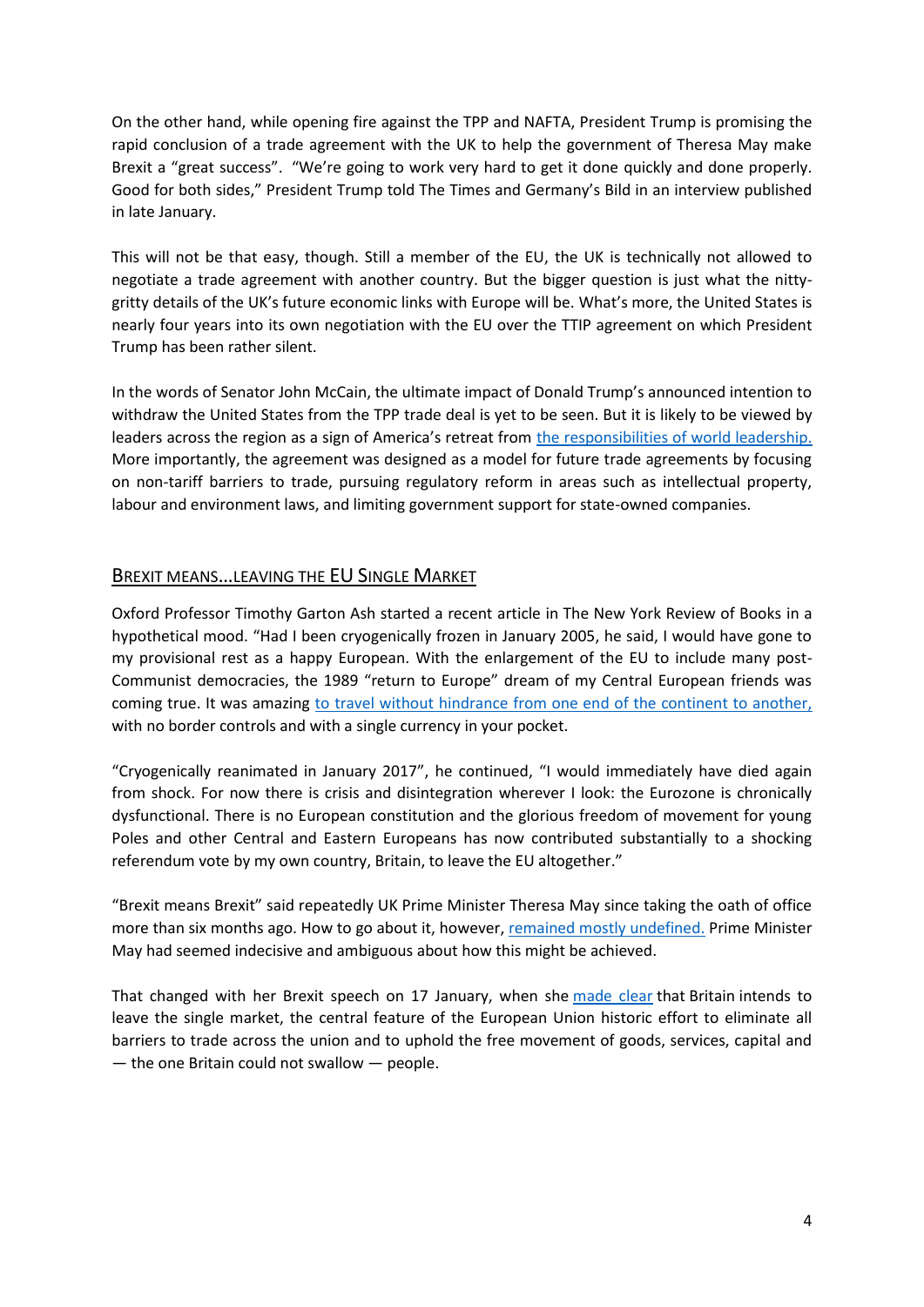

*Source - Carl Court, Getty Images, Britain's Prime Minister Theresa May leaving her office*

So [Prime Minister May's](https://www.nytimes.com/2017/01/17/world/europe/brexit-speech-quotes.html)  [speech](https://www.nytimes.com/2017/01/17/world/europe/brexit-speech-quotes.html) is to be welcomed, according to the New York Times, for spelling out her [government's intentions on](https://www.nytimes.com/2017/01/17/opinion/theresa-may-puts-the-exit-in-brexit.html?action=click&contentCollection=Opinion&module=RelatedCoverage®ion=EndOfArticle&pgtype=article)  [the core issues](https://www.nytimes.com/2017/01/17/opinion/theresa-may-puts-the-exit-in-brexit.html?action=click&contentCollection=Opinion&module=RelatedCoverage®ion=EndOfArticle&pgtype=article) associated to Brexit before it formally triggers the two-year exit process, which is expected to be done by the end of March.

In her long-awaited speech, she referred to what she [thinks is the meaning](https://www.ft.com/content/589da76c-dcb3-11e6-9d7c-be108f1c1dce) of the June 2016 referendum. The British people, according to her, "voted for change. They voted to shape a

brighter future for our country. They voted to leave the European Union and embrace the world." In Prime Minister May's view, the result of the referendum was not a decision to turn inward and retreat from the world. "We are leaving the European Union, but we are not leaving Europe".

In moving forward, the UK government intends to negotiate a new partnership with the EU. In Prime Minister May's vision, the UK should use this moment to build a truly "global" Britain, and as a priority, the UK will pursue a bold and ambitious free-trade agreement with the European Union. This agreement should allow for the freest possible trade in goods and services between Britain and the EU's member states, and should be negotiated by the time the two-year Article 50 process has concluded.

She concluded her remarks by insisting that "the UK does not approach the (Brexit) negotiations expecting failure, but anticipating success. [And let that be the legacy of our time,](http://www.economist.com/news/leaders/21713837-after-six-months-what-new-prime-minister-stands-still-unclearperhaps-even?cid1=cust/ednew/n/bl/n/2017015n/owned/n/n/nwl/n/n/E/8532313/n) so that when future generations look back at this time, they will judge us not only by the decision that we made, but also by what we made of that decision.

A few days after Prime Minister May's speech, another important decision regarding the Brexit process was adopted, this time by the UK Supreme Court, which ruled that [the British Parliament](http://www.bbc.com/news/uk-politics-38720320)  [must vote](http://www.bbc.com/news/uk-politics-38720320) on whether the government can start the Brexit process. The judgement means the UK cannot begin talks with the EU, i.e., invoking Article 50, until MPs and peers give their backing.

Although this is expected to happen in time for the government's 31 March deadline, the parliamentary debates have led Prime Minister May, under pressure from the Labour Party, the Scottish nationalists and her own backbenchers, [to agree to publish a white paper](https://www.ft.com/content/dcb1c536-d6f5-3c76-90e7-56c16bedfc2a?desktop=true&segmentId=7c8f09b9-9b61-4fbb-9430-9208a9e233c8) setting out the government's plans for Brexit in greater detail. She had previously played down the need for a white paper, arguing that her speech at Lancaster House provided sufficient clarity on her plans for leaving the EU.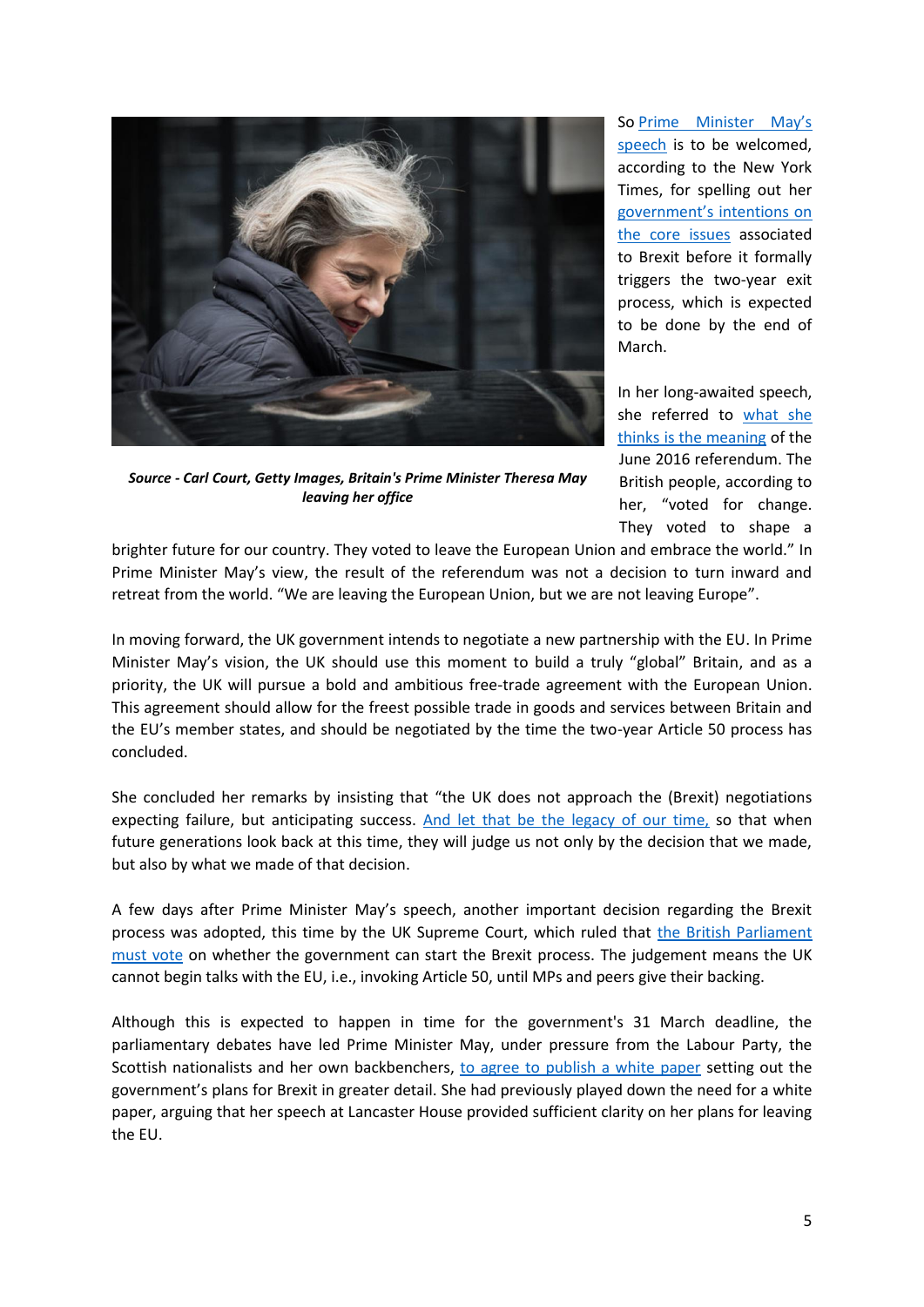Apart from the Supreme Court ruling, though, different views abound on the timing, convenience and strategy regarding the Brexit process. Few share Mrs. May optimism, though. As pointed out by Phillip Stephen in the Financial Times, Brexit is the biggest upheaval in the nation's political and economic life since the end of the Second World War. Prime Minister May emphasised the vast new opportunities for a nation now rechristened "Global Britain". Yet, no one should doubt the cost – economic and geopolitical – of the proposed break with the EU.

Prime Minister May also went to Davos and told participants at the [World Economic Forum](https://www.weforum.org/) that Britain remains [committed to free trade and globalization.](https://www.ft.com/content/bcbb3e0e-dcad-11e6-9d7c-be108f1c1dce?desktop=true&segmentId=7c8f09b9-9b61-4fbb-9430-9208a9e233c8) She also warned about being complacent regarding inequality and helping to feed a populist reaction from those left behind. "If we are to make the case for free markets, free trade and globalization, as we must, those of us who believe in them must face up to and respond to the concerns people have."

A growing number of business leaders and international bank executives at Davos voiced their concerns after Prime Minister May's announcement that Britain would withdraw from the EU's single market after Brexit. This would hinder their ability [to operate global businesses](https://www.ft.com/content/8650de44-de5d-11e6-9d7c-be108f1c1dce) from UK-based headquarters, they said.

Guy Verhofstadt, the European Parliament's negotiator for Britain's exit, [wrote in The Guardian](https://www.theguardian.com/commentisfree/2017/jan/18/not-punish-britain-shed-illusions-eu-fair-deal) that "it is an illusion to suggest that the UK will be permitted to leave the EU but then be free to opt back in to the best parts of the European project." Leaving, he said, will be "a sad and exhausting process."

In Prime Minister May "vision", a post Brexit "Global Britain" will reprise its historical place as an international trading hub thanks to a web of new trade agreements that her government plans to negotiate in the coming years. However, by deciding to abandon the EU's single market and its customs union, she is opting for what is arguably the most complicated path.

Regarding a possible trade agreement between the UK and the US, while President Trump says he wants to do such a deal quickly, he and Prime Minister May's government could be in for a rude awakening. When the US and EU launched the TTIP talks in 2013, the pledge from politicians was to try to secure a deal quickly. Officials in Washington even promised to get them done on "a single tank of gas [petrol]". But after 15 rounds of negotiations a TTIP deal is far from complete and the joke in trade circles is that it ran out of gas long ago — unless, of course, negotiators switched to an electric car.

Finally, according to The Economist, the two sides of the Brexit debate do not agree on much, but they agree on this: if Britain fails to reach a trade deal with the EU it will have to revert to the "WTO option." This involves trading only under rules set by the World Trade Organisation. The "leave" camp is happy with this idea; "remainers" less so.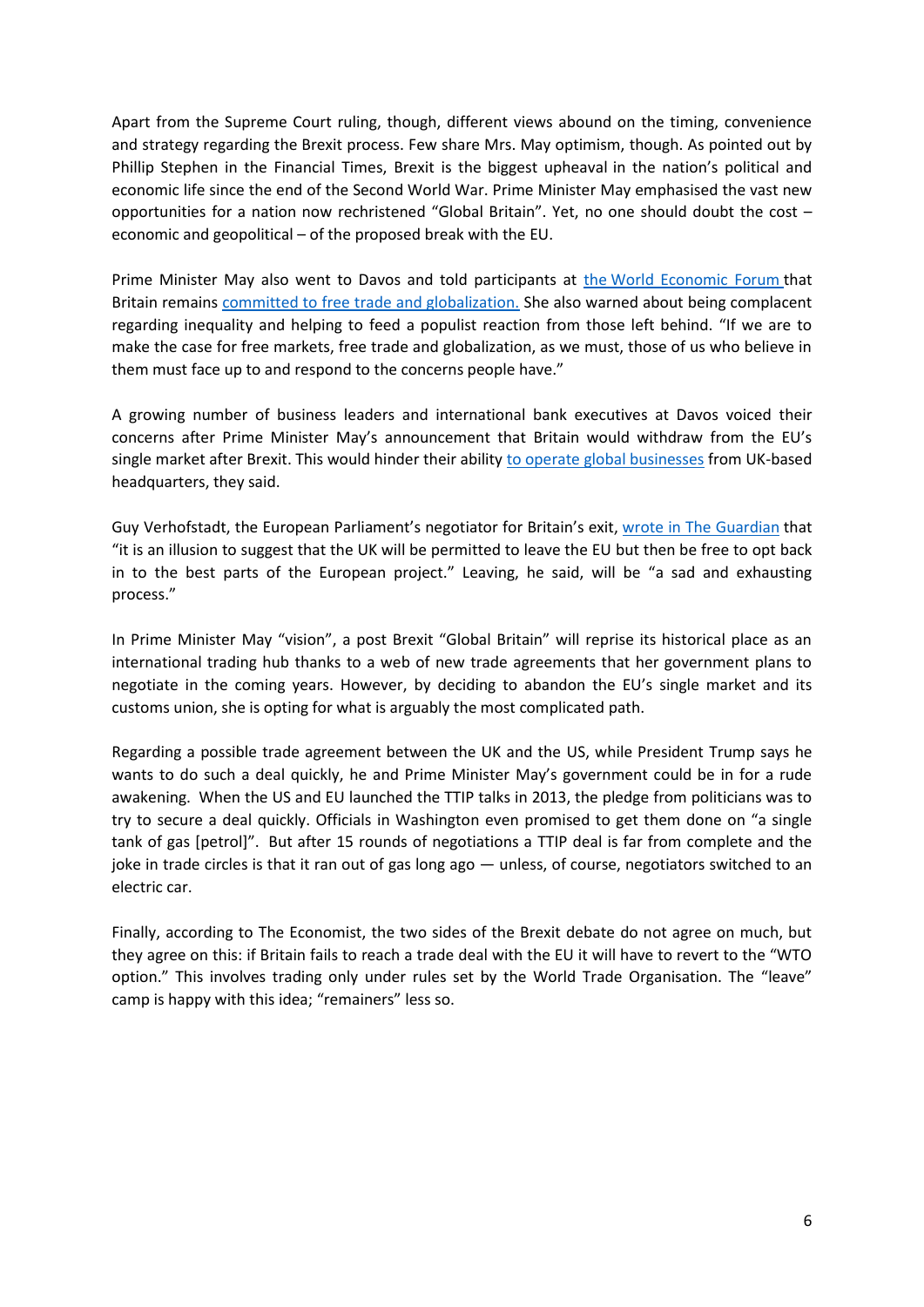But the awkward truth is that the WTO option is not much of a fall back. Becoming an independent WTO member will be tortuous. Britain is already a member of the WTO, but operates through the EU. To become a fully independent member, Britain needs to have its own "schedules", WTO-speak for the lists of tariffs and quotas that it would apply to other countries' products.



*Source - Janek Skarzynski, the AFP, Sunset in Poland*

Alan Winters, of the UK Trade Policy Observatory at the University of Sussex, says that, in theory, it would not be too hard for Britain to acquire its own schedules. Any change would require the acquiescence of other members, but using a "rectification" procedure, the government would simply cut "EU" at the top of the page and paste in "UK" instead. Bigger changes—say, raising tariffs on certain goods—might require a more ambitious "modification" and more thorough negotiations. The simplest course, then, would be for Britain to keep its schedules as they are under the EU, including the "common external tariff", applied uniformly by EU members to imports from third countries. The government has recently hinted as much. This avoids diplomatic wrangling. But simply to readopt EU-approved commitments hardly looks like "taking back control," and could lead to other problems.

Former EU Commissioner, Chris Patten once remarked that for [all its decades of membership,](https://www.ft.com/content/4434bb14-d275-11e6-b06b-680c49b4b4c0?desktop=true&%3BsegmentId=7c8f09b9-9b61-4fbb-9430-9208a9e233c8) Britain had never really joined the EU. What the former Tory cabinet Minister meant, most likely, is that it had never properly grasped the psychology of European integration.

Summing up, Britain – "global Britain" - is heading towards a full break from the EU, which entails leaving the single market, in order to have full control over immigration; and seeking to preserve, as far as possible, barrier-free access to EU markets for UK exports of goods and services. However, it will take years to know whether this was a wise choice, and the issues surrounding the Brexit debate will probably continue to divide British society for years to come.

## NAFTA

Donald Trump "the candidate," and President Trump did not spare words nor deeds in questioning another important trade deal: NAFTA, which went into force in 1994. It has been routinely blamed by President Trump for the loss of US jobs, as he called it ["the worst trade deal](https://www.bloomberg.com/politics/articles/2017-01-24/trump-s-nafta-revamp-may-hinge-on-partners-willingness-to-talk) in the history of this country [US]".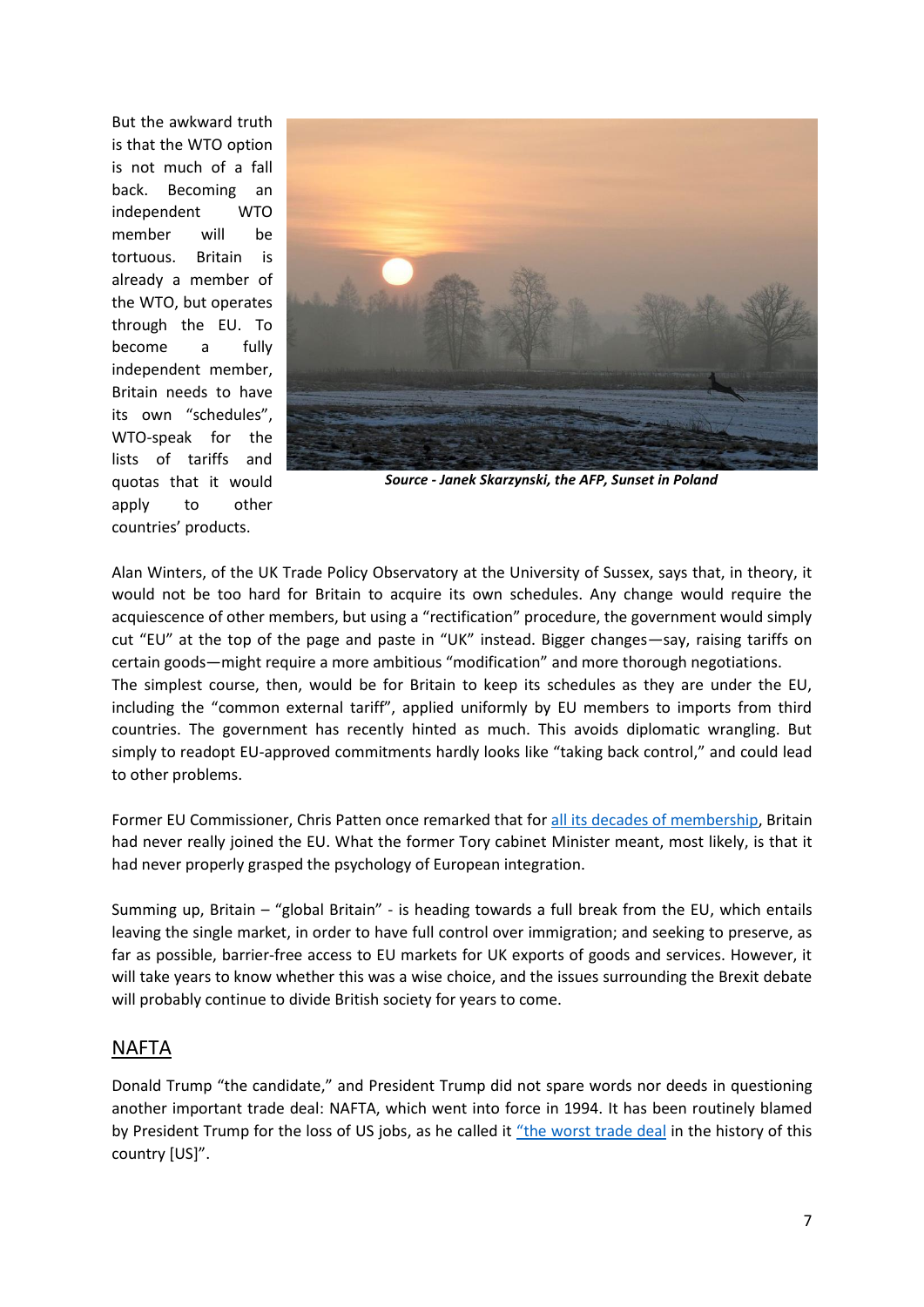On the first full working day of his administration, President Trump put neighbouring Canada and Mexico [on notice.](https://www.bloomberg.com/politics/articles/2017-01-24/trump-s-nafta-revamp-may-hinge-on-partners-willingness-to-talk) He informed their leaders of his plans to renegotiate the NAFTA, and "If our partners refuse [a renegotiation that gives American workers a fair deal,](http://www.forbes.com/sites/themexicoinstitute/2017/01/23/trump-to-announce-plans-for-renegotiation-of-nafta-five-ways-to-improve-the-agreement/#1aacda97302b) the president will give notice of the US's intent to withdraw from NAFTA," the administration said.

Renegotiating NAFTA will not be an easy task, though. According to the Financial Times, these are the major points to keep in mind. First, the economic stakes are enormous; for many companies, the US pulling out of NAFTA would mean having to unwind long-term investments. Second, President Trump has threatened repeatedly [to impose a border tax of 35 per cent](https://www.ft.com/content/4c1594c6-e18d-11e6-8405-9e5580d6e5fb?desktop=true&segmentId=7c8f09b9-9b61-4fbb-9430-9208a9e233c8) on companies that locate factories in Mexico rather than the US, but a "border tax" would violate the terms of NAFTA as well as US's obligations under the WTO.



*Source – Reuters, a newly-built section of the US – Mexico border wall at Sunland Park, opposite the Mexican border city of Ciudad Juarez*

Third and finally, Mexico would be in a very weak position should a re-negotiation of NAFTA get under way. The US and Canada, which remains the US's top export market, have already had [a](https://www.ft.com/content/4c1594c6-e18d-11e6-8405-9e5580d6e5fb?desktop=true&segmentId=7c8f09b9-9b61-4fbb-9430-9208a9e233c8)  [bilateral agreement signed in 1987](https://www.ft.com/content/4c1594c6-e18d-11e6-8405-9e5580d6e5fb?desktop=true&segmentId=7c8f09b9-9b61-4fbb-9430-9208a9e233c8) that is traditionally considered a precursor of NAFTA. That means that, should President Trump rip up NAFTA, Mexico could find itself in the most precarious position of the three NAFTA signatories.

According to El Economista, Mexican president Enrique Peña Nieto y Canadian Prime Minister Justin Trudeau confirmed that the relations with the US, as well as the bilateral relationship between them are equally important and [agreed to unite their efforts to continue pursuing the integration](http://eleconomista.com.mx/internacional/2017/01/23/mexico-canada-defenderan-tlcan) on the North American region.

Meanwhile, Ildefonso Guajardo Villarreal, Mexican Secretary of Economy said that if Mexico does not succeed in [obtaining major benefits in the course of](http://eleconomista.com.mx/finanzas-personales/2017/01/24/mexico-dejara-tlcan-no-obtiene-beneficios-renegociacion-se) a re-negotiation, it might consider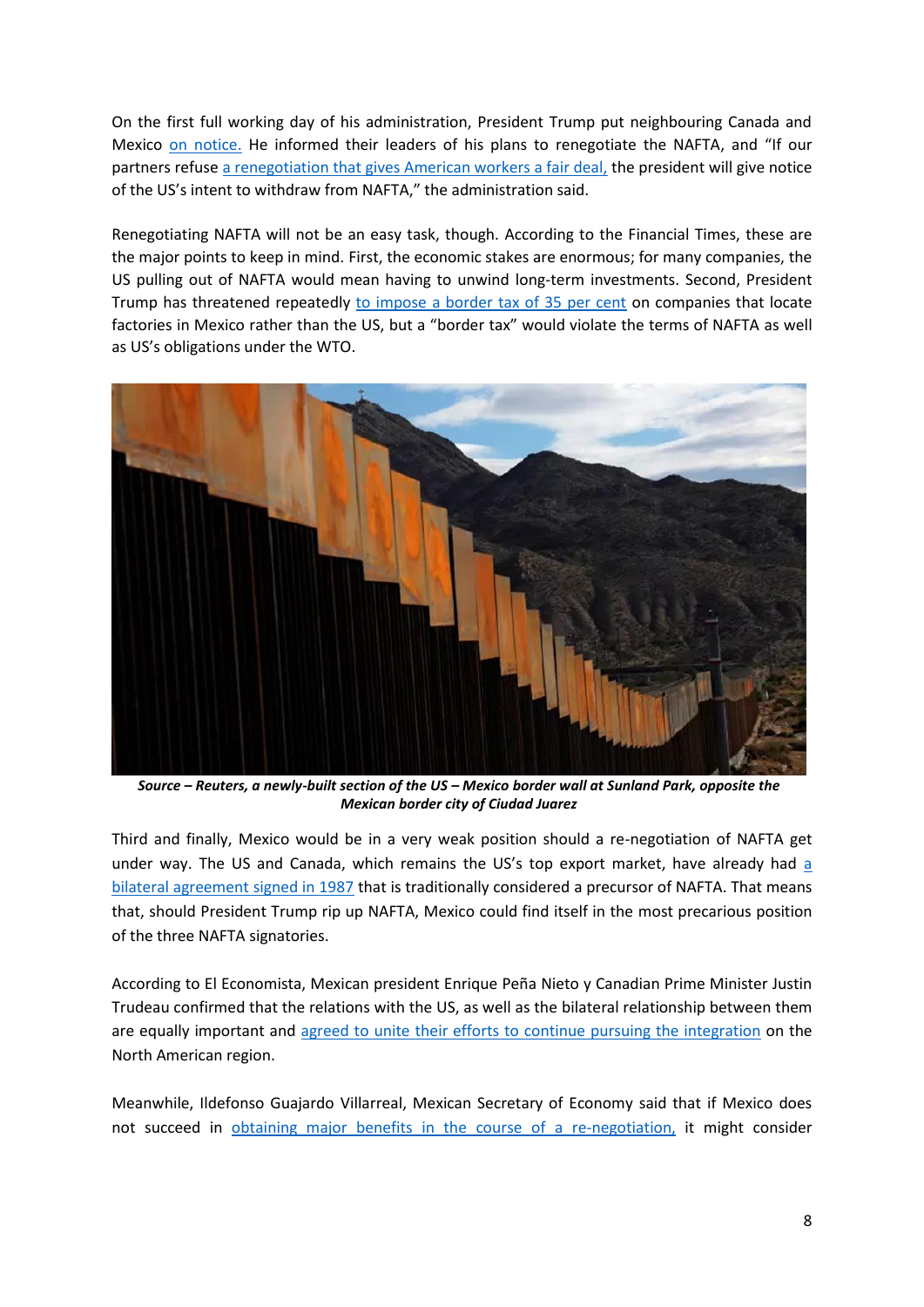withdrawing from NAFTA. The former president of Mexico Ernesto Zedillo<sup>2</sup> in his turn called the NAFTA renegotiation a "waste of time" unless President Trump presents a [clear and serious agenda](http://eleconomista.com.mx/sociedad/2017/01/28/mexico-puede-progresar-sin-donald-trump-zedillo) that would be consistent with interests of both the US and Mexico. He pointed out that "the time has come to admit that the actions of the new administration have closed off, at least for the foreseeable future, the possibility of any agreement being achieved through dialogue and negotiation that could satisfy the interests of both parties.

"President Trump's aspiration to renegotiate NAFTA", Mr Zedillo added, "stems from the incorrect idea that the trade balance between the two countries originates in Mexican advantages built into NAFTA and that a trade balance, if positive for Mexico, means the automatic transfer of jobs from the US to its southern partner. Both concepts are mistaken.

The conflict worsened when President Trump appeared to be serious about his comments during the presidential campaign's idea to build a wall on the US Southern border. The White House announced at the end of January that president Trump is considering [imposing a 20% import tax on all imports](http://edition.cnn.com/2017/01/26/politics/donald-trump-mexico-import-tax-border-wall/)  [from Mexico](http://edition.cnn.com/2017/01/26/politics/donald-trump-mexico-import-tax-border-wall/) to finance the construction of the wall. The Mexican president subsequently decided to suspend an earlier planned official meeting in Washington after President Trump tweeted that "if Mexico is [unwilling to pay for the badly needed wall,](https://twitter.com/realDonaldTrump) then it would be better to cancel the upcoming meeting."

While the talks about the NAFTA re-negotiation continue, Chris Collins, a trade-sceptical Republican from New York and acted as the congressional liaison between lawmakers and Donald Trump's presidential transition team, is calling for the US [to work out a one-on-one trade arrangement with](http://business.financialpost.com/news/economy/trump-friendly-lawmaker-forget-nafta-lets-do-one-on-one-deal-with-canada-a-country-that-is-not-mexico)  [Canada](http://business.financialpost.com/news/economy/trump-friendly-lawmaker-forget-nafta-lets-do-one-on-one-deal-with-canada-a-country-that-is-not-mexico) instead of updating the three-party NAFTA. He said the northern and southern US neighbours don't belong in the same trade pact and should not be mixed together.

As underlined by Jorge Castañeda,<sup>3</sup> the cancellation of President Peña Nieto's visit to the United States, and the rise in tensions between the two countries are a sad and serious affair. Sad, because no Mexican wants a breakdown in bilateral ties and five successive presidents have pursued a new course with the northern neighbour, [putting behind them the apprehensions](https://www.nytimes.com/2017/01/27/opinion/mexicos-forceful-resistance.html?action=click&pgtype=Homepage&clickSource=story-heading&module=opinion-c-col-top-region®ion=opinion-c-col-top-region&WT.nav=opinion-c-col-top-region) and resentment of the past. And serious, because in tying itself to the US through the NAFTA agreement, among other important initiatives, Mexico has placed all its eggs in one basket: North America, free trade, democracy and respect for human rights.

Of course, President Trump may wish to go beyond the cancellation of NAFTA and try to impose additional barriers on trade with Mexico. In this case Mexico should be ready to use all legal instruments possible, particularly those provided by the World Trade Organization, to contest any arbitrary and illegal action. President Trump could even entertain the withdrawal of the United States from that central arbiter of international trade disputes, at which point the Mexican issue would become a global problem that would have to be confronted by the full international community.

1

<sup>&</sup>lt;sup>2</sup> Ernesto Zedillo was president of Mexico from 1994 to 2000.

 $3$  Jorge G. Castañeda was Mexico's foreign minister from 2000 to 2003, is now a professor at Columbia University.